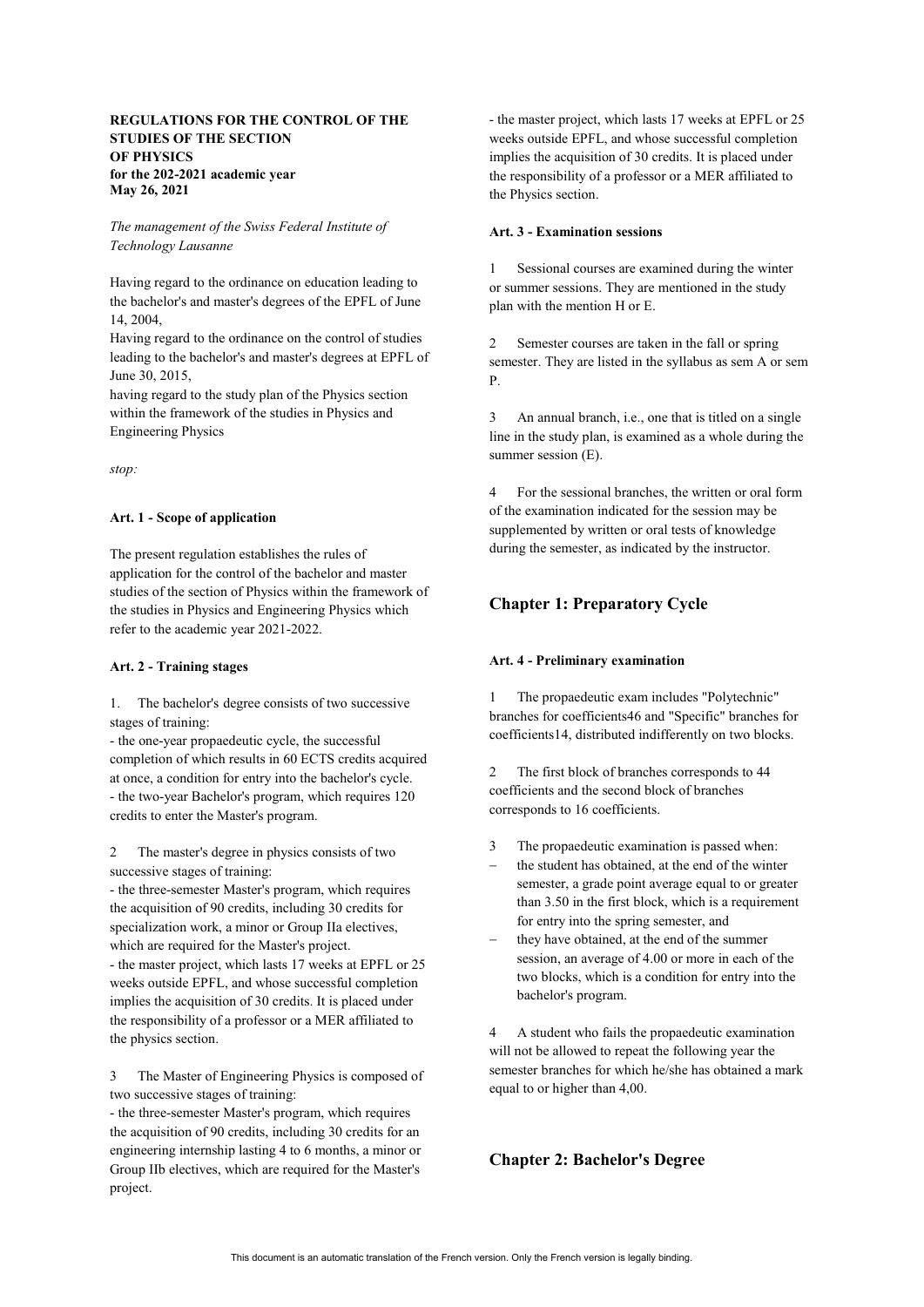## **Art. 5 - Organization**

The courses in the two years of the Bachelor cycle are divided into four blocks, an "elective" group and a transversal SHS block.

### **Art. 6 - 2nd year examination**

1 Block 1 is passed when the **38 credits** of the study plan are obtained.

2 Block 2 is passed when the **18 credits** of the study plan are obtained.

#### **Art. 7 - 3rd year examination**

1 Block 3 is passed when the **34 credits** of the study plan are obtained.

2 Block 4 is passed when the **16 credits** of the study plan are obtained.

3 The group of elective courses is passed when the **The elective group is passed when the 6 credits** of the study plan are obtained, by individual success in each branch.

#### **Art. 8 - 2nd and 3rd year examination**

Block 5 "SHS and cross-curricular MGT" is passed when the **8 credits** of the study plan are obtained.

## **Chapter 3: Master Cycle in Physics**

#### **Art. 9 - Organization**

The 90 credits of the master cycle are distributed as follows:

- 16 in Physics I and II projects
- 6 in humanities and social sciences
- 38 in Group Ia options courses
- 30 credits in Master semester 3, choice of
	- Specialization work or
		- Group IIa or
		- Minor

## **Art. 10 - Physics projects**

Physics I and II projects must be supervised by a teacher in the physics department.

## **Art. 11 - SHS Education**

The two SHS branches are each worth 3 credits. The fall semester course introduces the spring semester project. The College of Humanities and Social Sciences may depart from this organization if it considers that the reason is justified. It may also authorize a student to

carry out his or her project in a semester that does not immediately follow the semester in which the introductory teaching takes place.

## **Art. 12 - Group Ia: Options**

Group Ia of "Elective Courses" is divided into: - SPH options: list of options in the study plan - 3rd year and master's level Mathematics (ADM), Chemistry and Chemical Engineering (CCCE) options and a list of SPH accredited courses - other faculties options: according to the catalog of 3rd year and master cycle courses of the EPFL engineering sections.

2a The student may select a maximum of 12 credits of courses from the ADM and CSEM sections as well as from the SPH accredited course list. 2b Of these 12 credits, 6 can be chosen from the SPH elective courses of the bachelor cycle

3 The student may choose a maximum of 6 credits in courses from other faculties, subject to the prior approval of the SPH section director.

## **Art. 13 - Group IIa - options**

1 List of courses group Ia options SPH.

2 Master courses from other sections and/or Doctoral School (18 credits maximum, including 2 courses maximum from the Doctoral School)

#### **Art. 14 - Minors**

In order to deepen a particular aspect of his or her training or to develop interfaces with other EPFL sections, the student may choose to follow the training offered in the framework of a minor included in the EPFL offer.

2 The choice of courses that make up the minor is made with the minor leader. The "Physics" minor may not be selected.

3 The student announces the choice of a minor to his or her section no later than the end of the first semester of master's studies.

4 A minor is successful when a minimum of 30 credits are earned from the endorsed branches.

5 If the minor is dropped during the course of study, the physics section determines the number of validated credits to be transferred to the option group.

**Art. 15 - Specialization work**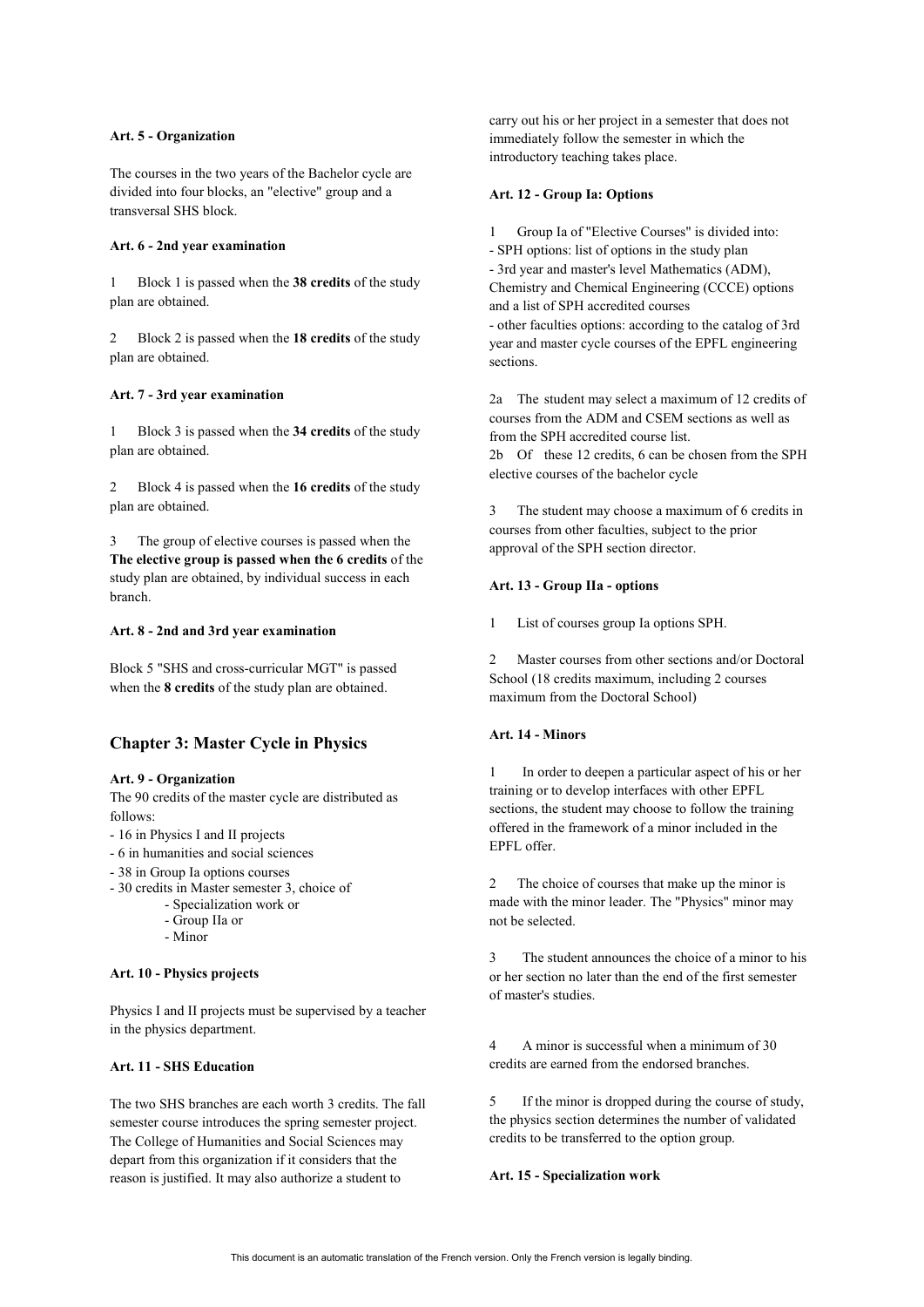1 The Specialization Work is done after two semesters of the master cycle but before the master project.

2 Two options are available to students: i) The "External Specialization Work", lasting from 4 to 6 months, takes place in a public or semi-private research institute approved by the section. ii) The "Internal Specialization Work" lasting one semester.

3 The "Specialization Work" is placed under the responsibility of a professor or a MER affiliated with the Physics section.

4 The "Specialization Work" is assessed as "passed" or "not passed". If it is successful, it is validated by obtaining 30 credits. If it is not successful, it may be repeated once.

5 The methods of organization and the criteria for validation of the Specialization Work are the subject of internal directives of the section.

## **Art. 16 - Examination of the master cycle in physics**

1Group I of "elective courses" is passed when **38 credits** are earned independently by successful completion of each elective.

Group IIa "Electives" is passed when **30 credits** are obtained independently by passing each branch individually.

3 The "Physics and SHS projects" block is passed when the **22 credits** of the study plan are obtained.

## **Art. 17 - Titles awarded**

1 The Master's degree entitles the holder to the title of Physicist when it corresponds to one of the three following tracks:

- completion of 120 credits (60 credits of the master's program, 30 credits of Specialization Work (art. 15) and 30 credits of a 17 or 25 week master's project) or - completion of 120 credits (60 credits from the master's

program, 30 credits from a minor (art. 14) and

30 credits from a 17-week or

25-week

master's project

or

- Obtaining 120 credits (60 credits from the master cycle, 30 credits from group IIa "options", a 17-week master project in an EPFL laboratory or 25 weeks outside EPFL.

# **Chapter 4: Master's Degree in Engineering Physics**

#### **Art. 18 - Organization**

The 90 credits of the master cycle are distributed as follows:

- 16 in Physics I and II projects
- 6 in humanities and social sciences
- 38 in Group I options courses
- 30 credits in Master semester 3, choice of
	- - Engineering internship or options courses or
		- Minor.

## **Art. 19 - Physics Project**

Physics I and II projects must be supervised by a teacher in the physics department.

## **Art 20- SHS Education**

The two SHS branches are each worth 3 credits. The fall semester course introduces the spring semester project. The College of Humanities and Social Sciences may depart from this organization if it considers that the reason is justified. It may also authorize a student to carry out his or her project in a semester that does not immediately follow the semester in which the introductory teaching took place.

## **Art 21- Options**

The group of elective courses is composed of the "Engineering elective courses" group and the "Physics elective courses" group. The "Engineering elective courses" group includes the professional courses of the Engineering Physics track.

2 Group I "Elective Courses" are divided into: - SPH Ib options: list of options in the study plan - 3rd year and master's level Mathematics (ADM), Chemistry and Chemical Engineering (CCCE) options and a list of SPH accredited courses - other faculties options: according to the catalog of 3rd year and master cycle courses of the EPFL engineering sections.

3a The student may select a maximum of 12 credits of courses from the ADM and CSEM sections as well as from the SPH accredited list of courses. 4 credits from the accredited list may count toward engineering options 3b Among these 12 credits, 6 can be chosen from the SPH options of the bachelor cycle

4 The student may choose a maximum of 6 credits in courses from other faculties, subject to the prior approval of the SPH section director.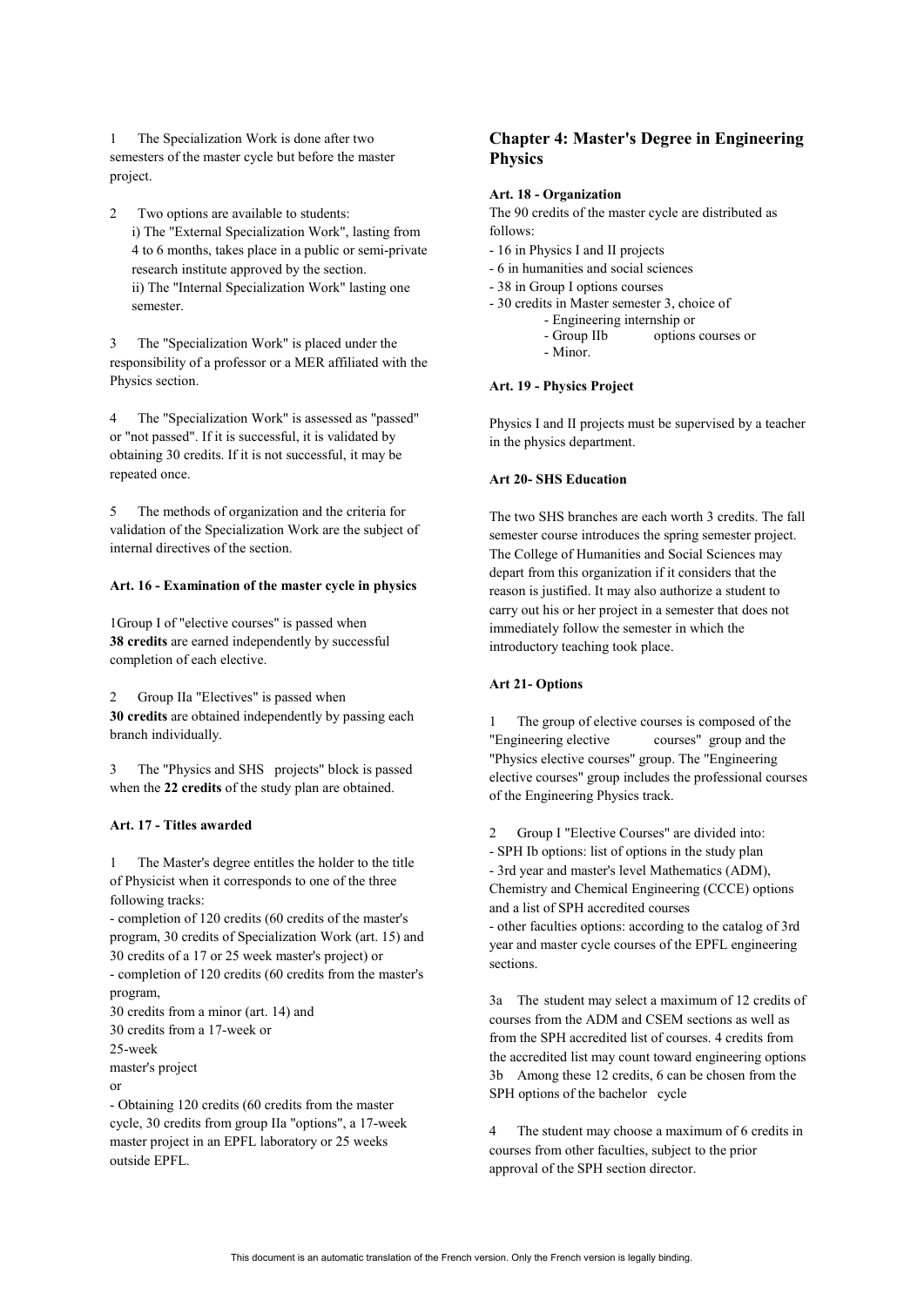#### **Art. 22 - Group IIb - options**

1 List of courses group Ib SPH options 2 Engineering courses in other sections: maximum 18 credits from the list of accredited courses

## **Art. 23 - Minors**

1 In order to deepen a particular aspect of his or her training or to develop interfaces with other EPFL sections, the student may choose to follow the training offered in the framework of a minor included in the EPFL offer.

2 The choice of courses that comprise it is made with the physics section and with the minor's chair. The "Physics" minor may not be selected.

3 The student announces the choice of a minor to his or her section no later than the end of the first semester of master's studies.

4 A minor is successful when a minimum of 30 credits are earned from the endorsed branches.

5 Students who choose to complete their master's degree with a minor are required to complete a 25-week master's project in a company.

6 If the minor is dropped during the course of study, the physics section determines the number of validated credits to be transferred to the option group.

## **Art. 24 - Engineering internship**

1 An engineering internship of 4 to 6 months is required to obtain the title of Engineer Physicist (see art. 17). The completion of a 25-week master project in a company exempts students from this obligation.

2 This internship must be completed after two semesters of the master's program but before the master's project.

3 The section's internship supervisor evaluates the internship with the assessment "successful" or "unsuccessful". If the internship is not successful, it can be repeated once, usually in another company.

The internship is validated by obtaining 30 credits of the master cycle in engineering physics.

5 The organization and validation criteria of the compulsory internship are the subject of internal directives of the section.

## **Art. 25 - Examination of the Master's Degree in Engineering Physics**

1Group I of electives is passed when **38 credits** are earned independently through individual completion of each branch. At least **19 credits** must be earned in the "Engineering Elective" group.

Group IIb "Electives" is passed when **30 credits** are obtained independently by passing each branch individually.

3 The "Physics and SHS projects" block is passed when the **22 credits** of the study plan are obtained.

### **Art. 26 - Titles awarded**

The Master's degree entitles the holder to the title of Engineer Physicist by respecting one of the three following paths:

- completion of 120 credits (60 credits from the master's program

 $+ 30$  credits from a minor approved by the section  $+ 30$ credits from a 25-week master's project in a company) or - Obtaining 120 credits (60 credits from the master's program

 $+ 30$  credits from the internship  $+ 30$  credits from a 17 or 25 week master's project)

- Obtaining 120 credits (60 credits of the master cycle, 30 credits of group IIb "options", a 25-week master project in a company.

## **Chapter 5: Mobility**

#### **Art. 27 - Authorized periods of mobility**

The students of the physics section can carry out a mobility stay in the 3rd year of their bachelor's degree and/or within the framework of the master's project.

## **Art. 28 - Conditions**

1 For a mobility in the 3rd year of the Bachelor

 program, the student must have passed the propaedeutic exam with a minimum average of 4.5 and not be behind in the acquisition of the 60 credits of the 2nd year of the Bachelor program.

2 For a mobility to the master project, the student can be conditionally admitted if he/she has no more than 8 missing credits in the master cycle.

3 Specific conditions exist depending on the destination, the agreement of the mobility delegate is necessary to go on a mobility stay.